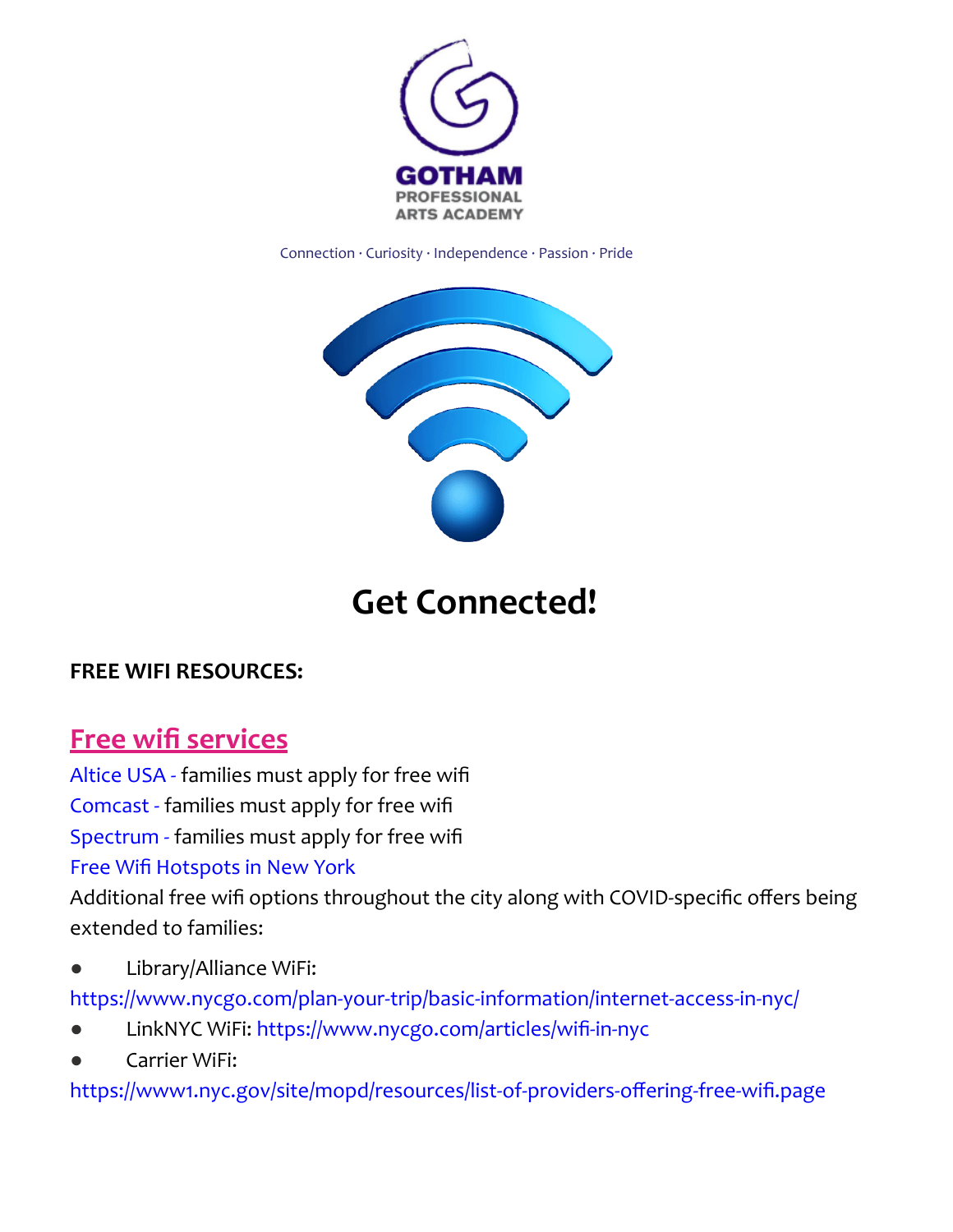# **Government Programs:**

#### Lifeline [Support](https://www.lifelinesupport.org/do-i-qualify/)

[Assurance](https://www.assurancewireless.com/) Wireless -- based on cell phone availability you could receive a free android device.

Safelink [Wireless-](https://www.safelinkwireless.com/Enrollment/Safelink/en/Web/www/default/index.html#!/newHome) could receive a free android device

#### [Emergency](https://getemergencybroadband.org/companies-near-me/) Broadband WIFI -

Up to a \$50/month discount on your broadband service and associated equipment rentals

● Up to a \$75/month discount if your household is on qualifying Tribal lands

A one-time discount of up to \$100 for a laptop, tablet, or desktop computer (with a co-payment of more than \$10 but less than \$50)

# **Additional Information about Carriers:**

### **Altice (aka Optimum): offers a plan beginning at \$14.99/month calle[d](https://nam01.safelinks.protection.outlook.com/?url=https%3A%2F%2Fwww.alticeadvantageinternet.com%2F&data=02%7C01%7CLYi%40schools.nyc.gov%7Cacb2c6acf42046c9f5bd08d86b002b5d%7C18492cb7ef45456185710c42e5f7ac07%7C0%7C0%7C637376995905665306&sdata=GVMq3xpyEJTinAmLZLUkagt4JNz0na%2BNfJQrYBeMdu8%3D&reserved=0)**

### **Altice [Advantage](https://nam01.safelinks.protection.outlook.com/?url=https%3A%2F%2Fwww.alticeadvantageinternet.com%2F&data=02%7C01%7CLYi%40schools.nyc.gov%7Cacb2c6acf42046c9f5bd08d86b002b5d%7C18492cb7ef45456185710c42e5f7ac07%7C0%7C0%7C637376995905665306&sdata=GVMq3xpyEJTinAmLZLUkagt4JNz0na%2BNfJQrYBeMdu8%3D&reserved=0) for those who:**

Are eligible for or participate in the National School Lunch Program (NSLP); are New York City

residents and attend a New York City public school; are eligible for or receive Supplemental Security Income (SSI) and 65 years of age or older; or are a veteran and receive state or federal public assistance.

# **Charter (aka Spectrum): offers a plan beginning at \$14.99/month calle[d](https://nam01.safelinks.protection.outlook.com/?url=https%3A%2F%2Fwww.spectrum.com%2Fbrowse%2Fcontent%2Fspectrum-internet-assist&data=02%7C01%7CLYi%40schools.nyc.gov%7Cacb2c6acf42046c9f5bd08d86b002b5d%7C18492cb7ef45456185710c42e5f7ac07%7C0%7C0%7C637376995905665306&sdata=oQVIh2mRBMmBg44VSnpZqYsbDOC45IAB4bORTQ9h2to%3D&reserved=0) [Spectrum](https://nam01.safelinks.protection.outlook.com/?url=https%3A%2F%2Fwww.spectrum.com%2Fbrowse%2Fcontent%2Fspectrum-internet-assist&data=02%7C01%7CLYi%40schools.nyc.gov%7Cacb2c6acf42046c9f5bd08d86b002b5d%7C18492cb7ef45456185710c42e5f7ac07%7C0%7C0%7C637376995905665306&sdata=oQVIh2mRBMmBg44VSnpZqYsbDOC45IAB4bORTQ9h2to%3D&reserved=0) Internet Assist: for those who meet the following criteria:**

- One or more members of the household must be a recipient of one of the following assistance programs:
- National School Lunch Program (NSLP)
- Community Eligibility Provision (CEP) of the NSLP
- Supplemental Security Income (for applicants age 65+ only)